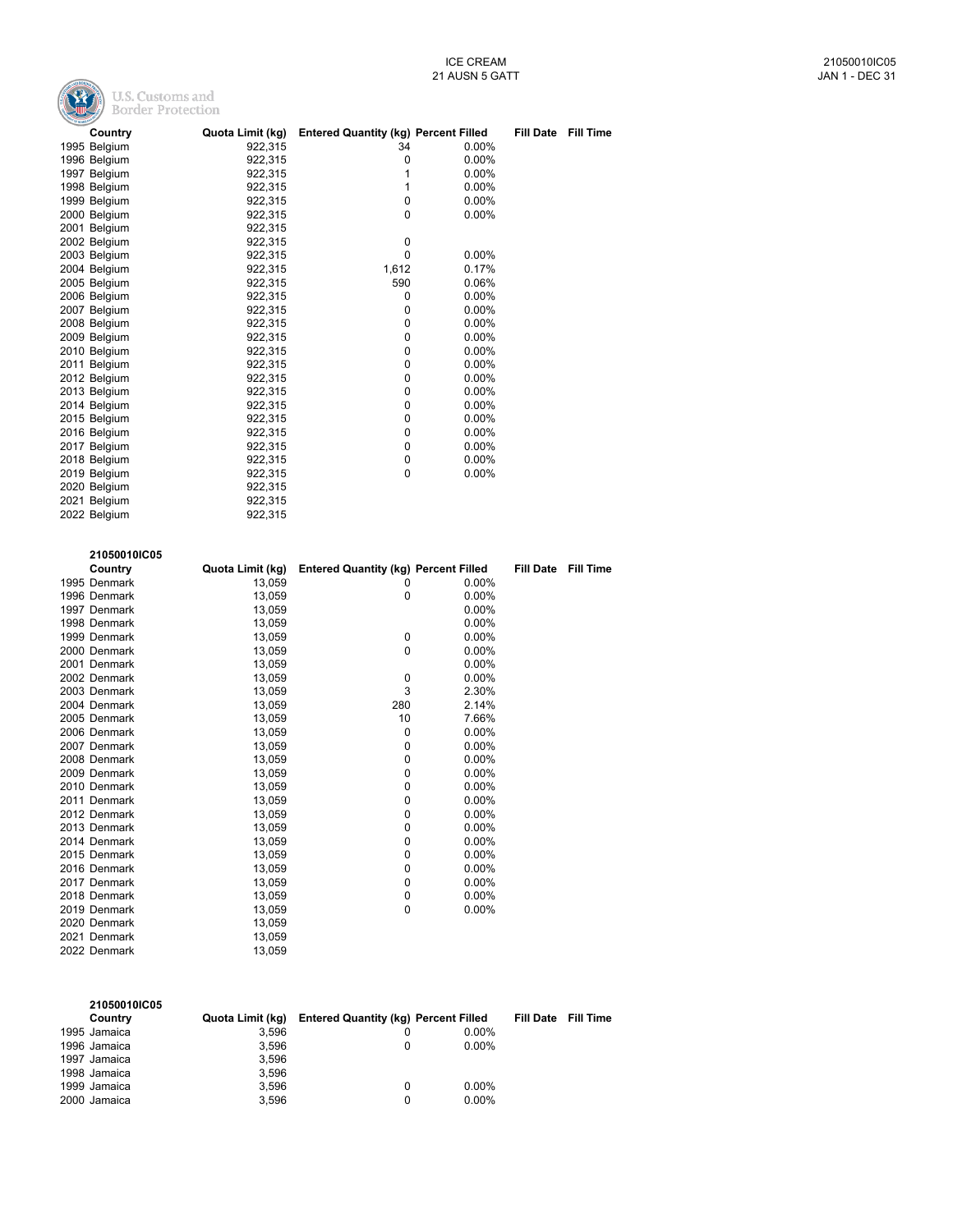| 2001 Jamaica | 3,596 |   |          |
|--------------|-------|---|----------|
| 2002 Jamaica | 3,596 | 0 |          |
| 2003 Jamaica | 3,596 | 0 | $0.00\%$ |
| 2004 Jamaica | 3,596 | 0 | $0.00\%$ |
| 2005 Jamaica | 3,596 | 0 | $0.00\%$ |
| 2006 Jamaica | 3,596 | 0 | $0.00\%$ |
| 2007 Jamaica | 3.596 | 0 | 0.00%    |
| 2008 Jamaica | 3,596 | 0 | $0.00\%$ |
| 2009 Jamaica | 3,596 | 0 | $0.00\%$ |
| 2010 Jamaica | 3,596 | 0 | $0.00\%$ |
| 2011 Jamaica | 3,596 | 0 | $0.00\%$ |
| 2012 Jamaica | 3,596 | 0 | $0.00\%$ |
| 2013 Jamaica | 3,596 | 0 | 0.00%    |
| 2014 Jamaica | 3,596 | 0 | $0.00\%$ |
| 2015 Jamaica | 3,596 | 0 | $0.00\%$ |
| 2016 Jamaica | 3,596 | 0 | 0.00%    |
| 2017 Jamaica | 3,596 | 0 | $0.00\%$ |
| 2018 Jamaica | 3,596 |   |          |
| 2019 Jamaica | 3,596 |   |          |
| 2020 Jamaica | 3,596 |   |          |
| 2021 Jamaica | 3,596 |   |          |
| 2022 Jamaica | 3,596 |   |          |
|              |       |   |          |

| 21050010IC05     |                  |                                             |          |                  |                  |
|------------------|------------------|---------------------------------------------|----------|------------------|------------------|
| Country          | Quota Limit (kg) | <b>Entered Quantity (kg) Percent Filled</b> |          | <b>Fill Date</b> | <b>Fill Time</b> |
| 1995 Netherlands | 104.477          | 0                                           | $0.00\%$ |                  |                  |
| 1996 Netherlands | 104,477          | 6                                           | $0.00\%$ |                  |                  |
| 1997 Netherlands | 104,477          |                                             |          |                  |                  |
| 1998 Netherlands | 104,477          | 5                                           | 0.00%    |                  |                  |
| 1999 Netherlands | 104,477          | 82                                          | 0.00%    |                  |                  |
| 2000 Netherlands | 104.477          | $\Omega$                                    | $0.00\%$ |                  |                  |
| 2001 Netherlands | 104,477          |                                             |          |                  |                  |
| 2002 Netherlands | 104,477          | 0                                           |          |                  |                  |
| 2003 Netherlands | 104,477          | 0                                           | 0.00%    |                  |                  |
| 2004 Netherlands | 104,477          | 0                                           | 0.00%    |                  |                  |
| 2005 Netherlands | 104,477          | 0                                           | $0.00\%$ |                  |                  |
| 2006 Netherlands | 104.477          | 0                                           | $0.00\%$ |                  |                  |
| 2007 Netherlands | 104,477          | 0                                           | $0.00\%$ |                  |                  |
| 2008 Netherlands | 104,477          | 0                                           | $0.00\%$ |                  |                  |
| 2009 Netherlands | 104,477          | 0                                           | 0.00%    |                  |                  |
| 2010 Netherlands | 104,477          | 83                                          | 0.08%    |                  |                  |
| 2011 Netherlands | 104.477          | 0                                           | 0.08%    |                  |                  |
| 2012 Netherlands | 104,477          | 0                                           | 0.08%    |                  |                  |
| 2013 Netherlands | 104,477          | 0                                           | 0.08%    |                  |                  |
| 2014 Netherlands | 104,477          | 0                                           | 0.08%    |                  |                  |
| 2015 Netherlands | 104,477          | 160                                         | 0.08%    |                  |                  |
| 2016 Netherlands | 104,477          | 0                                           |          |                  |                  |
| 2017 Netherlands | 104.477          | 0                                           |          |                  |                  |
| 2018 Netherlands | 104,477          |                                             |          |                  |                  |
| 2019 Netherlands | 104,477          |                                             |          |                  |                  |
| 2020 Netherlands | 104,477          |                                             |          |                  |                  |
| 2021 Netherlands | 104,477          |                                             |          |                  |                  |
| 2022 Netherlands | 104.477          |                                             |          |                  |                  |

| 21050010IC05     |                  |                                             |          |                  |                  |
|------------------|------------------|---------------------------------------------|----------|------------------|------------------|
| Country          | Quota Limit (kg) | <b>Entered Quantity (kg) Percent Filled</b> |          | <b>Fill Date</b> | <b>Fill Time</b> |
| 1995 New Zealand | 589.312          | 0                                           | $0.00\%$ |                  |                  |
| 1996 New Zealand | 589.312          | 0                                           | $0.00\%$ |                  |                  |
| 1997 New Zealand | 589.312          | 7.096                                       | 1.20%    |                  |                  |
| 1998 New Zealand | 589.312          | 1.769                                       | 0.30%    |                  |                  |
| 1999 New Zealand | 589,312          | 0                                           | $0.00\%$ |                  |                  |
| 2000 New Zealand | 589.312          | 0                                           | $0.00\%$ |                  |                  |
| 2001 New Zealand | 589.312          |                                             | $0.00\%$ |                  |                  |
| 2002 New Zealand | 589.312          | 0                                           | $0.00\%$ |                  |                  |
| 2003 New Zealand | 589.312          | $\Omega$                                    | $0.00\%$ |                  |                  |
| 2004 New Zealand | 589.312          | 365                                         | 0.06%    |                  |                  |
| 2005 New Zealand | 589.312          | 165.577                                     | 28.10%   |                  |                  |
| 2006 New Zealand | 589.312          | 21.622                                      | 3.67%    |                  |                  |